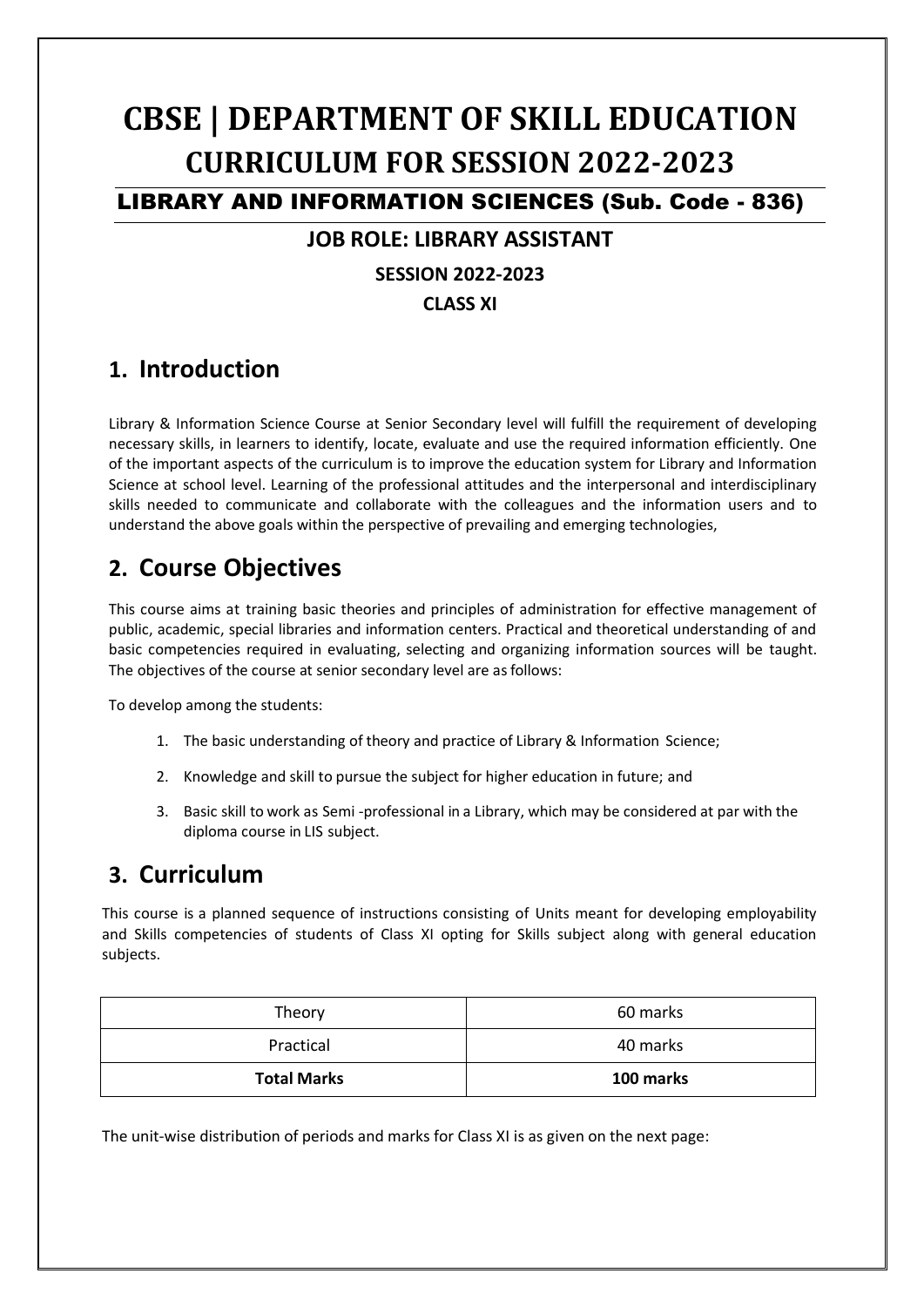# LIBRARY & INFORMATION SCIENCES (SUB. CODE - 836)

# CLASS – XI (SESSION 2022-2023)

**Total Marks: 100 (Theory-60 + Practical-40)**

|                                               | <b>UNITS</b>                                                               | <b>NO. OF HOURS</b><br>for Theory and<br><b>Practical</b> |                                | <b>MAX. MARKS</b><br>for Theory and<br><b>Practical</b> |  |  |
|-----------------------------------------------|----------------------------------------------------------------------------|-----------------------------------------------------------|--------------------------------|---------------------------------------------------------|--|--|
| $\blacktriangleleft$<br>Part                  | <b>Employability Skills</b>                                                |                                                           |                                |                                                         |  |  |
|                                               | Unit 1: Communication Skills-III                                           | 10                                                        |                                | $\overline{2}$                                          |  |  |
|                                               | Unit 2: Self-Management Skills-III                                         | 10                                                        |                                | $\overline{2}$                                          |  |  |
|                                               | Unit 3 : ICT Skills-III                                                    | 10                                                        |                                | $\overline{2}$                                          |  |  |
|                                               | Unit 4 : Entrepreneurial Skills-III                                        | 15                                                        |                                | $\overline{2}$                                          |  |  |
|                                               | Unit 5 : Green Skills-III                                                  | 05                                                        |                                | $\overline{2}$                                          |  |  |
|                                               | <b>Total</b>                                                               | 50                                                        |                                | 10                                                      |  |  |
| $\boldsymbol{\underline{\mathsf{m}}}$<br>Part | <b>Subject Specific Skills</b>                                             | <b>Theory</b><br>(In Hours)                               | <b>Practical</b><br>(In Hours) | <b>Marks</b>                                            |  |  |
|                                               | Chapter 1: Library, Information and<br>Society - Role and its implications | 40                                                        | 10                             | 12                                                      |  |  |
|                                               | Chapter 2: Organization of Library<br><b>Resources: Basics</b>             | 50                                                        | 10                             | 13                                                      |  |  |
|                                               | Chapter 3: Reference and Information<br>Sources                            | 40                                                        | 10                             | 12                                                      |  |  |
|                                               | Chapter 4: Computer Applications in<br><b>Libraries: Basics</b>            | 40                                                        | 10                             | 13                                                      |  |  |
|                                               | <b>Total</b>                                                               | 170                                                       | 40                             | 50                                                      |  |  |
|                                               | <b>Practical Work</b>                                                      |                                                           |                                |                                                         |  |  |
| Part C                                        | <b>Practical Examination</b>                                               |                                                           |                                | 20                                                      |  |  |
|                                               | Viva Voce                                                                  |                                                           |                                | 05                                                      |  |  |
|                                               | <b>Total</b>                                                               |                                                           |                                | 25                                                      |  |  |
|                                               |                                                                            |                                                           |                                |                                                         |  |  |
| $\Omega$<br>Part                              | Project Work/ Field Visit/ Practical File/ Student Portfolio               |                                                           |                                | 15                                                      |  |  |
|                                               | <b>Total</b>                                                               |                                                           | 15                             |                                                         |  |  |
|                                               | 260<br><b>GRAND TOTAL</b>                                                  |                                                           | 100                            |                                                         |  |  |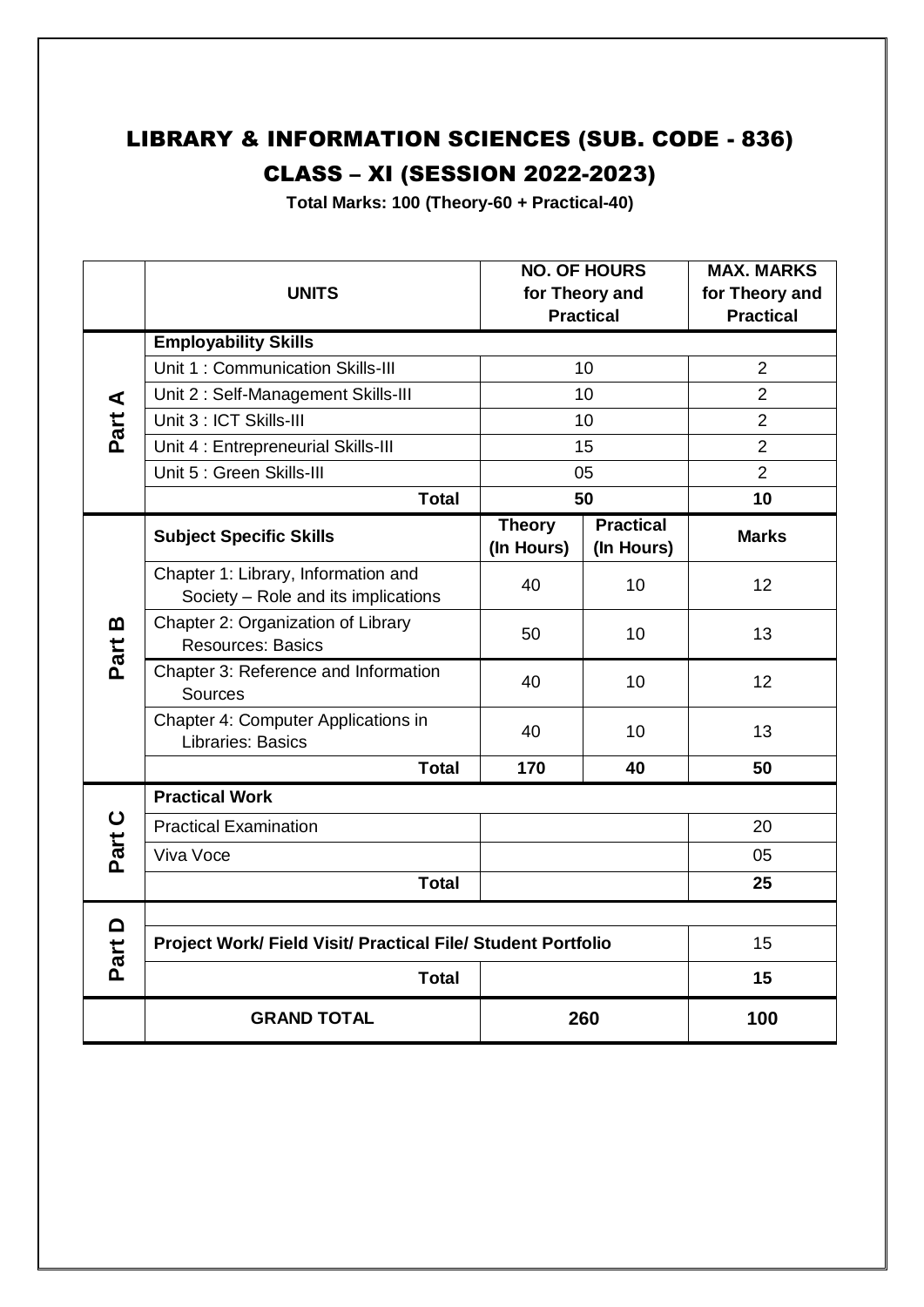# **4. CONTENTS**

### **PART A: EMPLOYABILITY SKILLS**

| Units |                                                       |
|-------|-------------------------------------------------------|
|       | Communication Skills -III                             |
| 2.    | Self-management Skills-III                            |
| 3.    | Information and Communication Technology Skills - III |
| 4.    | Entrepreneurial Skills - III                          |
|       | Green Skills - III                                    |

#### **Detailed curriculum of Employability Skills is available separately**

### **Part B – Subject Specific Skills**

#### **Chapter-1: Library, Information and Society –Role and its implications**

**Objective**: the objective is to familiarize the students with the libraries, their types and their role in society. This chapter is subdivided into the following units:

#### **Units -1: Library, Information and Society –Role and its implications**

#### **Units -1: Library, Information and Society: Concepts**

- 1. Definition, Objectives, Purpose and Role of Library in the development of modern Society
- 2. Concept of Trinity: Documents, Staff and users and their inter relationships.

#### **Units -2A: Types of Libraries and their role:**

- 1. National Library
- 2. Academic Libraries
- 3. Special Libraries
- 4. Public Libraries

#### **Units -2B: Changing formats of libraries: Digital, Virtual and Hybrid**

#### **Unit-3: Five Laws of Library Science and their implications.**

#### **Chapter-2: Organization of Library Resources: Basics**

#### **Unit-1: Library Classification (Theory)**

- 1. Need, Purpose and Types
- 2. Concept of Main Classes
- 3. APUPA Pattern for arrangement of documents
- 4. Salient features of major schemes of Library Classification:
- 5. Dewey Decimal Classification (DDC)
- 6. Colon Classification (CC)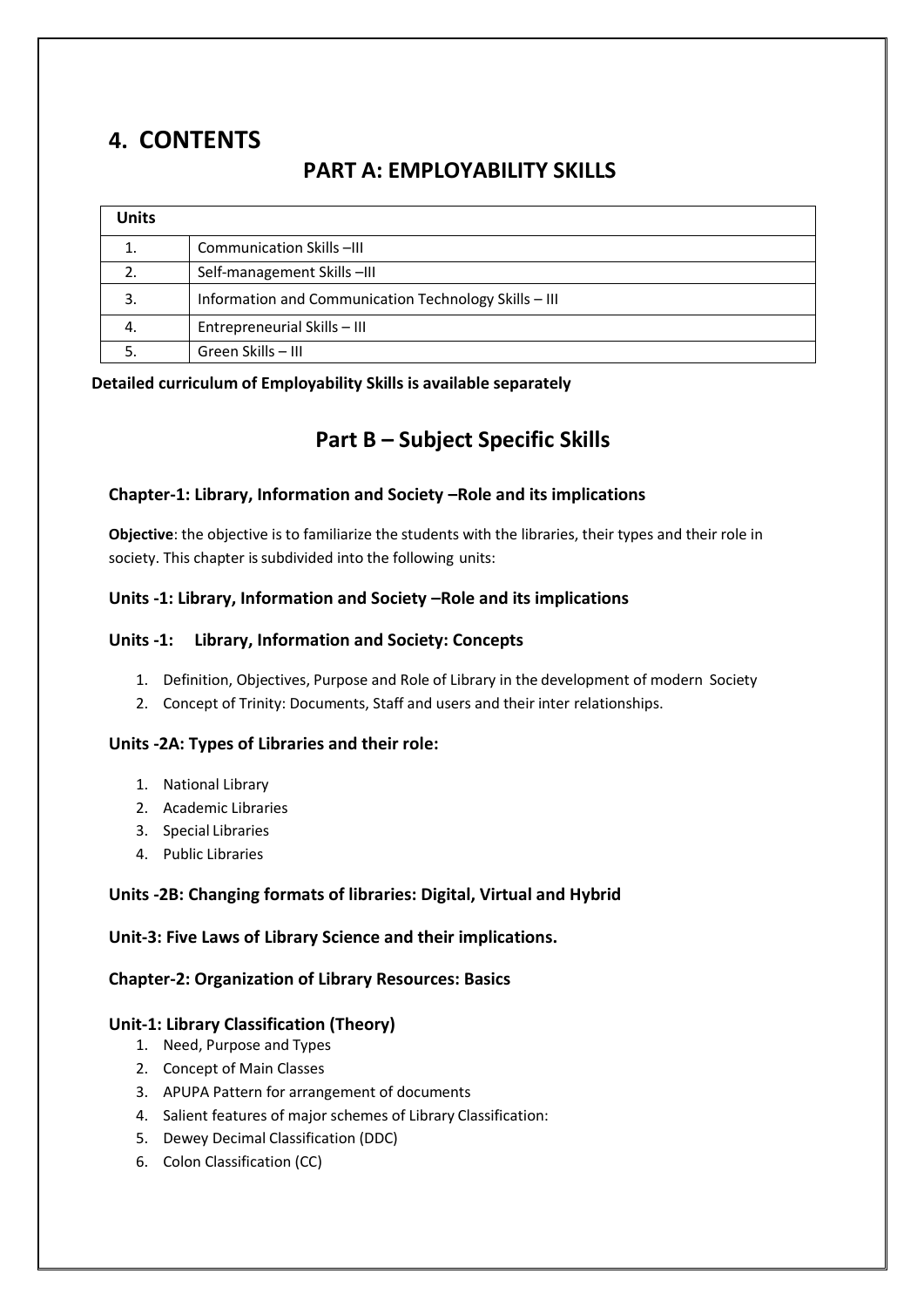#### **Unit 2: Library Cataloguing (Theory)**

- 1. Need, Purpose and Importance
- 2. Items of information required for cataloguing in a document. (Book and Non Book material)
- 3. Salient features of Cataloguing Codes:
	- 1. Anglo American Cataloguing Rules
	- 2. Classified Catalogue Code
- 4. Forms of Library Catalogue
	- 1. Physical Forms of Catalogue
	- 2. Online Public Access Catalogue (OPAC)

#### **Chapter-3: Reference and Information Sources**

#### **Unit -1: Reference and Information Sources**

- 1. Definition, Need
- 2. Types: Primary, Secondary and Tertiary

#### **Unit -2: Categories of Reference and Information Sources: Description and Scope**

- 1. Encyclopedias
- 2. Language Dictionaries
- 3. Biographical Sources
- 4. Atlases
- 5. Year Books
- 6. Directories
- 7. Bibliographical tools

#### **Chapter-4: Computer Applications in Libraries: Basics**

#### **Unit – 1: Computer Hardware for a Library: Concepts**

- 1. Desktop Computers, Server and their specifications
- 2. Printers and their types
- 3. Scanners
- 4. Barcode technology
- 5. RFID technology
- 6. Modem, Wi-fi Modem
- 7. Switches
- 8. Router

#### **Unit -2: Library Automation: Concepts and Applications**

- 1. Definition
- 2. Need, Purpose and Importance

#### **Unit -3: Use of Web Based Communication systems**

1. Internet, Intranet, Search engines, E-mail, Database.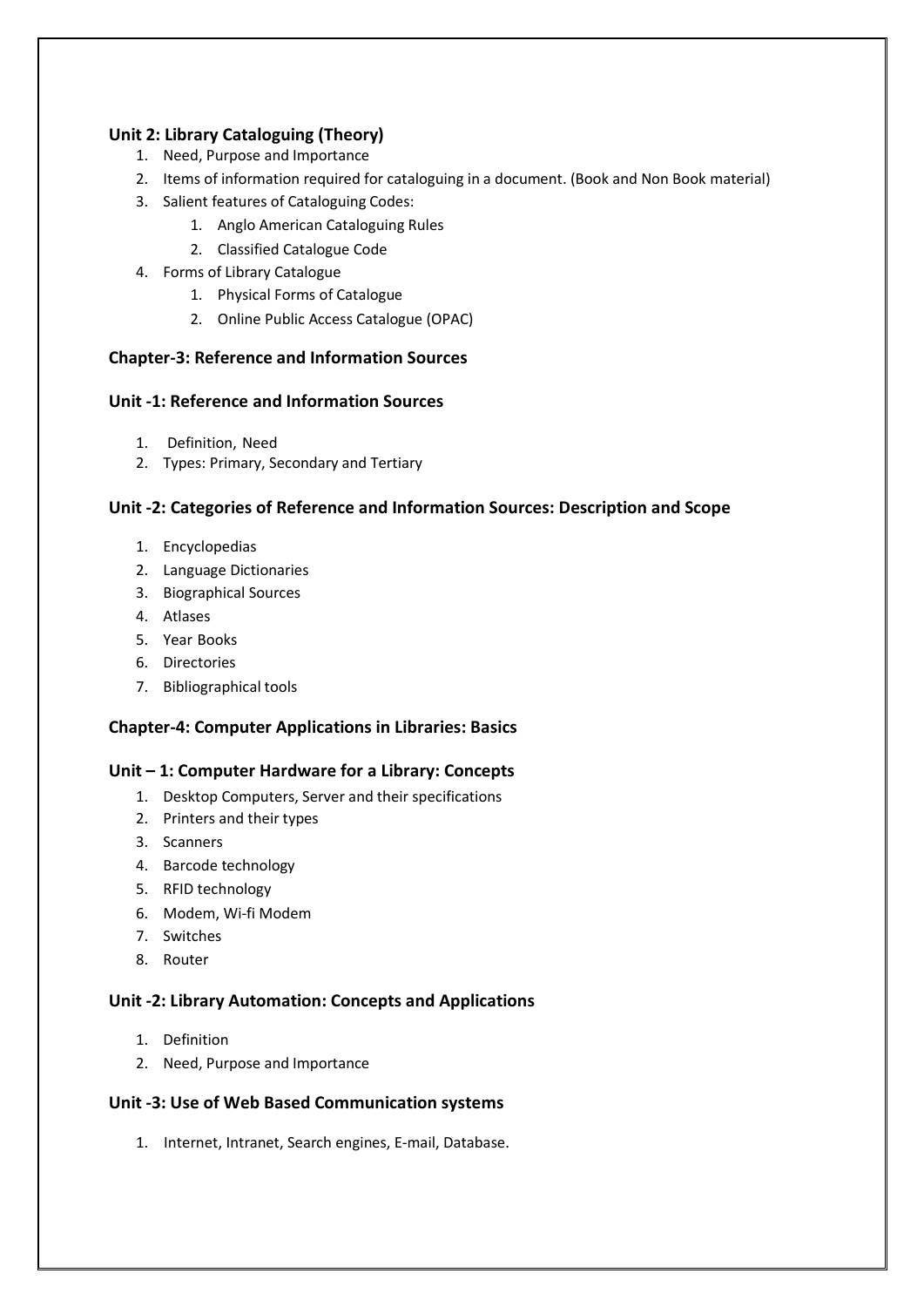### **5. TEACHING ACTIVITIES**

The teaching and training activities have to be conducted in classroom, laboratory/ workshops and field visits. Students should be taken to field visits for interaction with experts and to expose them to the various tools, equipment, materials, procedures and operations in the workplace. Special emphasis should be laid on the occupational safety, health and hygiene during the training and field visits.

#### **CLASSROOM ACTIVITIES**

Classroom activities are an integral part of this course and interactive lecture sessions, followed by discussions should be conducted by trained vocational teachers. Vocational teachers should make effective use of a variety of instructional or teaching aids, such as audio-video materials, colour slides, charts, diagrams, models, exhibits, hand-outs, online teaching materials, etc. to transmit knowledge and impart training to the students.

#### **PRACTICAL WORK IN LABORATORY/WORKSHOP**

Practical work may include but not limited to hands-on-training, simulated training, role play, case based studies, exercises, etc. Equipment and supplies should be provided to enhance hands-on learning experience of students. Only trained personnel should teach specialized techniques. A training plan that reflects tools, equipment, materials, skills and activities to be performed by the students should be submitted by the vocational teacher to the Head of the Institution.

#### **SKILL ASSESSMENT (PRACTICAL)**

Assessment of skills by the students should be done by the assessors/examiners on the basis of practical demonstration of skills by the candidate, Practical examination allows candidates to demonstrate that they have the knowledge and understanding of performing a task. This will include hands-on practical exam and viva voce. For practical, there should be a team of two evaluators. The same team of examiners will conduct the viva voce.

**Project Work** (individual or group project) is a great way to assess the practical skills on a certain time period or timeline. Project work should be given on the basis of the capability of the individual to perform the tasks or activities involved in the project. Projects should be discussed in the class and the teacher should periodically monitor the progress of the project and provide feedback for improvement and innovation. Field visits should be organised as part of the project work. Field visits can be followed by a small-group work/project work. When the class returns from the field visit, each group might be asked to use the information that they have gathered to prepare presentations or reports of their observations. Project work should be assessed on the basis of practical file or student portfolio.

**Viva voce** allows candidates to demonstrate communication skills and content knowledge. Audio or video recording can be done at the time of viva voce. The number of external examiners would be decided as per the existing norms of the Board and these norms should be suitably adopted/adapted as per the specific requirements of the subject. Viva voce should also be conducted to obtain feedback on the student's experiences and learning during the project work/field visits.